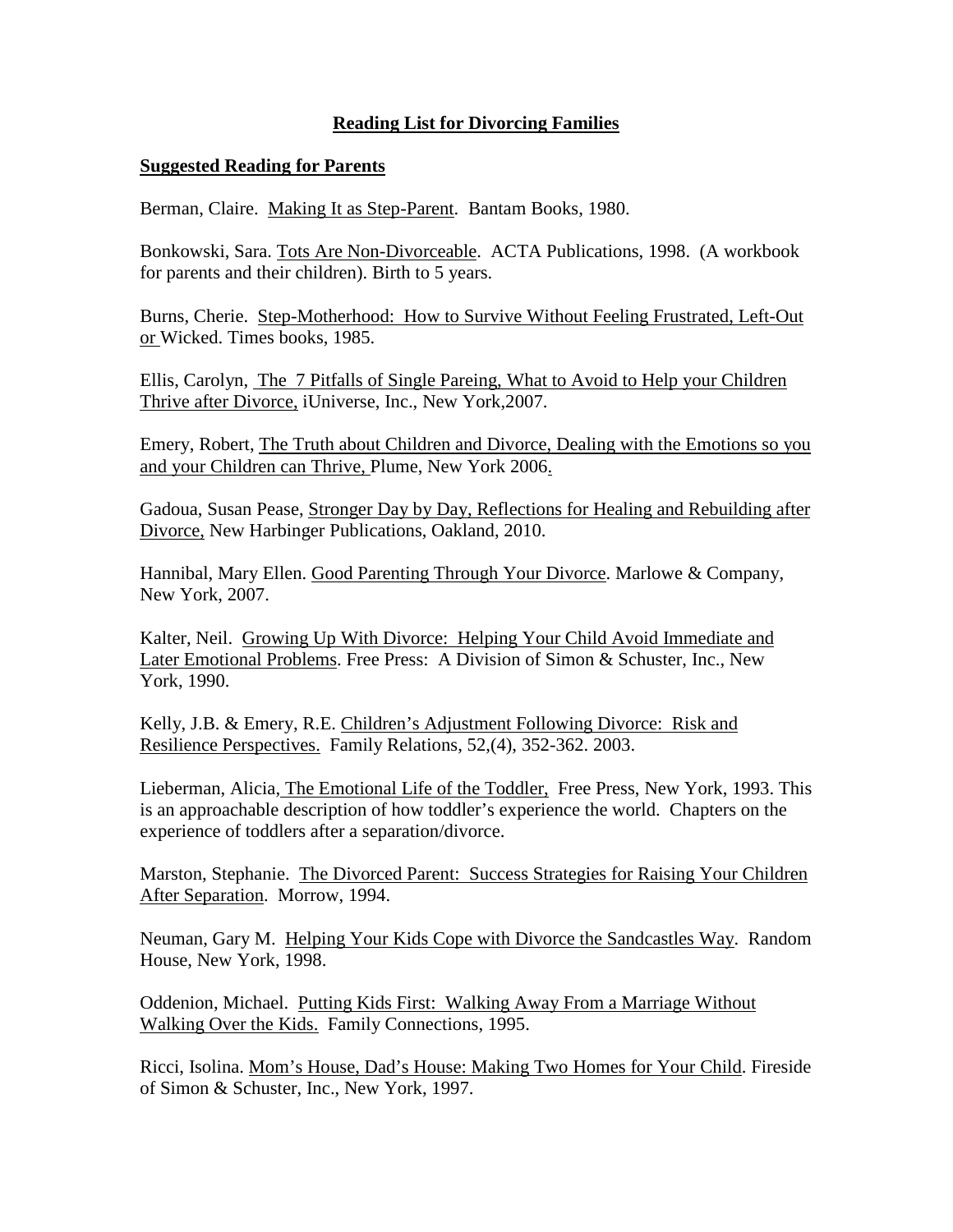Ricci, Isolina. Mom's House, Dad's House for Kids. Fireside of Simon & Schuster, Inc., New York, 2006.

Schneider, Med, Zuckerberg, Joan, Difficult Questions Kids Ask (and are too afraid to ask) About Divorce, Simon and Schuster, New York, 1996.

Siegel, Daniel, Bryson, Tina, The Whole-Brain Child, 12 Reboluntionary Strategies to Nurture Your Child's Developing Mind, Delacorte Press, New York, 2011. This is a wonderfully practical parenting book that is based in neuroscience.

Wolfelt, Alan, Maloney, Raelynn, Healing A Child's Heart After Divorce, 100 Practical Ideas for Families Friends and Caregivers, Companion, Fort Collins, 2011.

## **Preschool: (4-6 year olds)**

Abercrombie, Barbara. Charlie Anderson. Simon & Schuster Children's Publishing, New York, 1995.

Best, Carl. Taxi Taxi. Little, Brown. 1994. (Tina, a school-aged daughter of divorced parents, looks forward to the Sunday afternoons she spends with her Papi, driver of the most yellow taxi in New York City. Each Sunday, Tina and Papi drive to the country to tend their flower and vegetable garden and to enjoy quiet times in each other's company. Spanish words and phrases are sprinkled throughout this realistic picture of life in a bilingual, divorced family). Ages 4-8.

Brown, Laurence, and Marc Laurence. Dinosaurs Divorce. Little, Brown, 1986.

Cain, Barbara. Double-Dip Feelings: Stories to Help Children Understand Emotions. Magination Press, 1990.

Caines, Jeannette. Daddy. Harper and Row, 1977. (Child visits father and stepmother each Saturday. African-American stepfamily).

Christiansen, C.B. My Mother's House, My Father's House. Atheneum/Macmillan, New York, 1995.

Helmering, Doris. I Have Two Families. Abingdon, Nashville, 1981.

Hoffman, Mary. Boundless Grace. Dial Books, 2000. (African American girl goes to Africa to visit her father).

Lansky, Vicki. It's Not Your Fault, Koko Bear. Book Peddlers, 1998. (Available in English and Spanish).

Moore-Mallinos, Jennifer, Daddy's Getting Married, Barron's. New York, 2000.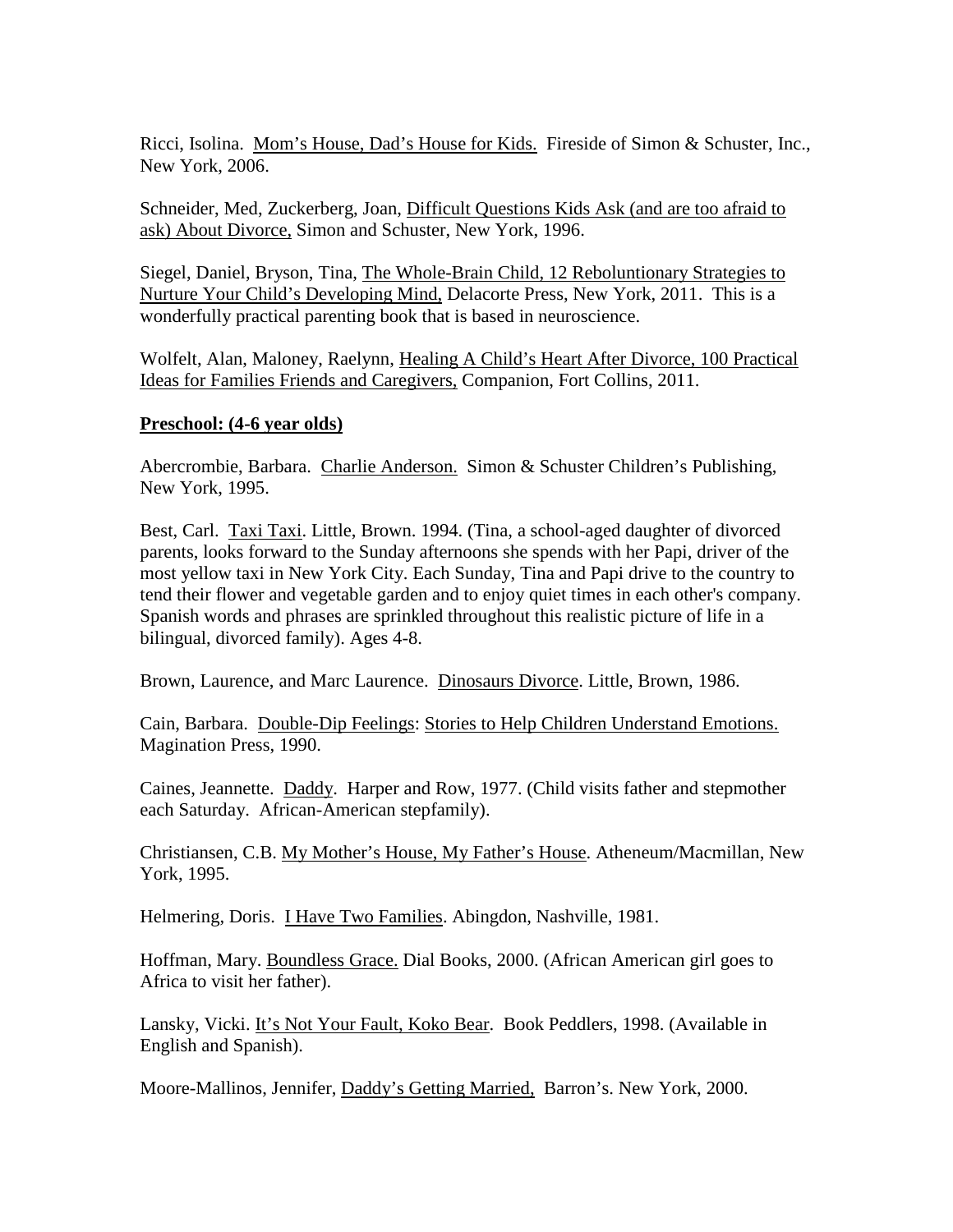Ranson, Jeanie Franz. **I Don't Want to Talk About It.** Magination Press, 2000.

Willhoite, Michael. Daddy's Roommate. Horn Book, Inc., 1991. (A young child discusses his father's new living situation, in which the father and his gay roommate share eating, doing chores, playing, loving and living).

Wyeth, Sharon Dennis. Always My Dad. (A father whose visits are unpredictable but treasured reminds his family that, no matter where he is, he's always dad. Beautiful illustrations of an African-American family). Ages 4-8.

## **Elementary School: (7-9 year olds)**

Caseley, Judith. Priscilla Twice. Greenwillow Books, 1995. (A story of a girl who feels split in half. It helps her understand in reassuring and even humorous ways that there is more than one kind of family).

Clearly, Beverly. Dear Mr. Henshaw. Avon Co., 1994. (An award winning book about a 10-year-old-boy who writes letters to an unmet hero describing how he misses his father. Also available in Spanish).

Cruise, Robin. The Top Secret Journal of Fiona Claire Jardin. Harcourt Brace, San Diego, 1998.

Fassler, David; Lash, Michele; Blakeslee Ives, Sally. Changing Families: A Guide for Kids and Grown-Ups. Waterfront Books, Vermont, 1988. (Designed to be used by children and parents together).

Karst, Patrice, The Invisible String, DeVorss & Company, Camarillo, Ca, 2000.

Johnston, J.F. Breuning, K., Garrity C., & Baris, M. Through the Eyes of Children: Healing Stories for Children of Divorce. The Free Press, 1997.

Jong, Erica. Megan's Two Houses. Dove Kids, 1996. (Struggling with the many problems faced by children of divorced families, eight-year-old Megan tries to adjust to having two rooms, two pets, two sets of possessions, and two potential stepparents).

Menenfex-Aponte, Emily, When Mom and Dad Divorce, A Kid's Resource, Abbey Place, St. Meinrad, IN, 1999.

Park, Barbara. Don't Make Me Smile. Bullseye, 1990. (An eleven-year-old boy feels his life will never be the same again after his parents divorce; people try to cheer him up to no avail. He goes for professional counseling). Ages 8-12.

Paulsen, Gary. The Hatchet. Noguer y Caralt Editores, S.A., 1996. (In Spanish: El Hacha.) (After a plane crash, thirteen-year-old Brian spends fifty-four days in the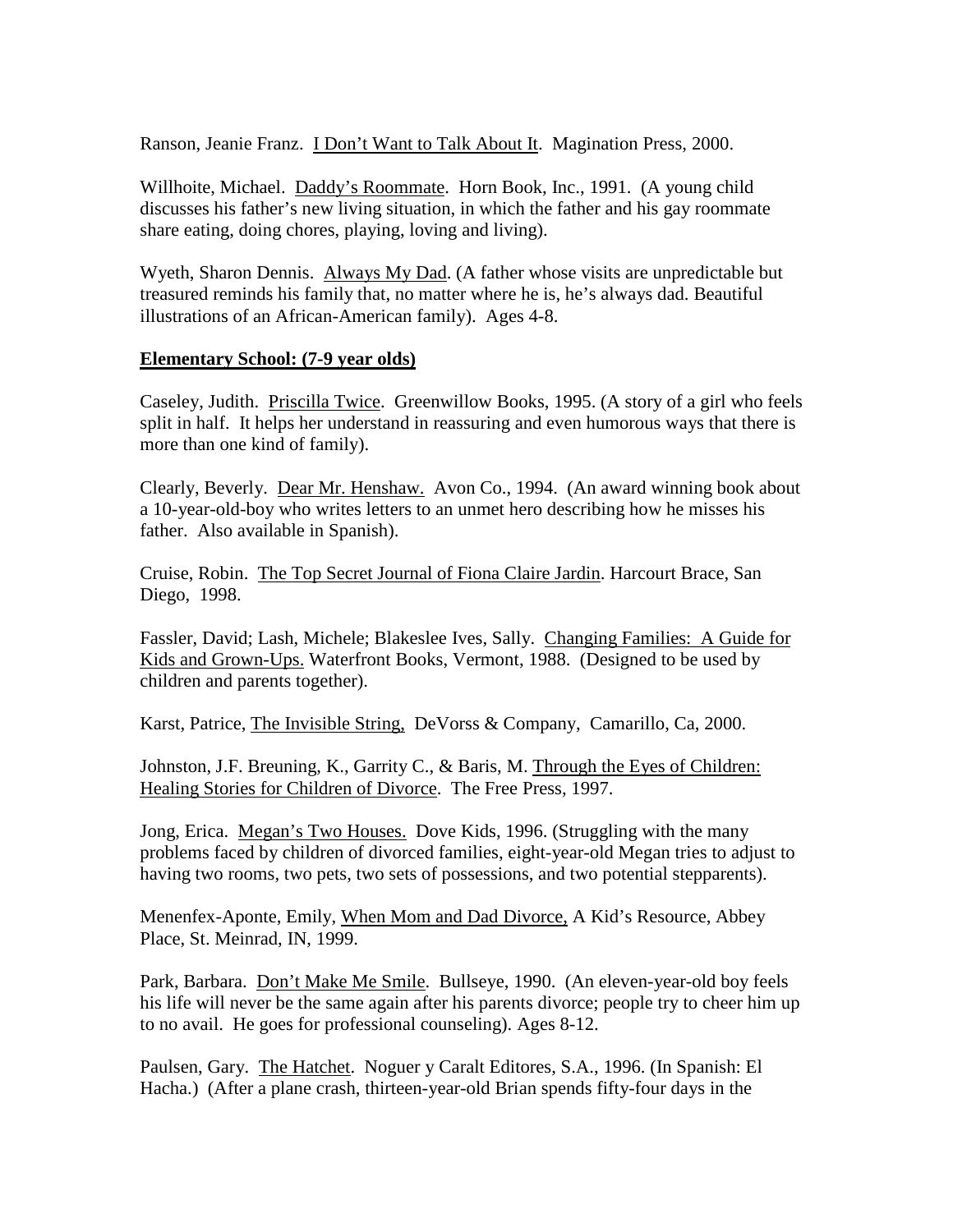wilderness, learning to survive with only the aid of a hatchet given him by his mother, and learning also to survive his parents' divorce).

Pickhardt, C.E. The Case of the Scary Divorce. (A ten-year-old- boy meets the mysterious "Professor Jackson Skye: Helping Investigator" who enlists his aid in solving eight cases, each dealing with a problem he himself is experiencing during his parents' divorce). Ages 9-12.

Rubin, Judith Aron, My Mom and Dad Don't Live Together Anymore, Magination Press, Washington, D.C., 2002.

Schab, Lisa, The Divorce Workbook for Children, Helping Kids to Overcome Difficult Family Changes and Grow up Happy, New Harbinger Publishing, Oakland,2008.

Stinson, Katherine. Mom and Dad Don't Live Together Anymore. Annick Press, New York, 1985.

Tax, Meredith. Families. Little, Brown, 1981. (This book illustrates that there are all kinds of families, and "The main thing isn't where they live or how big they are…it's how much they love each other." This book normalizes differences between many types of families, and is recommended for children who feel stigmatized by coming from a divorced family. It is culturally sensitive).

Vigna, J. Saying Goodbye to Daddy. Albert Whitman, Illinois, 1991.

## **Preteen and Teenage:**

American Girl Library, Help! A Girl's Guide to Divorce and Stepfamilies, Pleasant Company Publications, Wisconsin, 1999.

Blume, Judy. It's Not the End of the World. Dell, New York, 1986. (This is the story of how a girl and her siblings react to their parents' separation. Karen is concerned about how the family will manage financially and who will take care of them. She tries to get her parents to reconcile. Her 6-year-old sister develops fears of the dark and of being left alone. Her 14-year-old brother runs away for a few days. Karen meets another girl whose parents are divorced, and learns some new ways of coping from her).

Danzier, Paula. The Divorce Express. Paper Star, 1998. (A 14-year-old girl lives in a joint parenting situation. Problems arise when her mom plans to marry. After Phoebe's parents divorce she has to travel every Sunday to see her dad. Just when she thinks she has a handle on it all, her mom makes a decision that will change everything again). Ages 12-15.

Evens, Maria D. This is Me and My Two Families. Magination Press, 2000. (An awareness scrapbook/journal for kids living in two separate families).